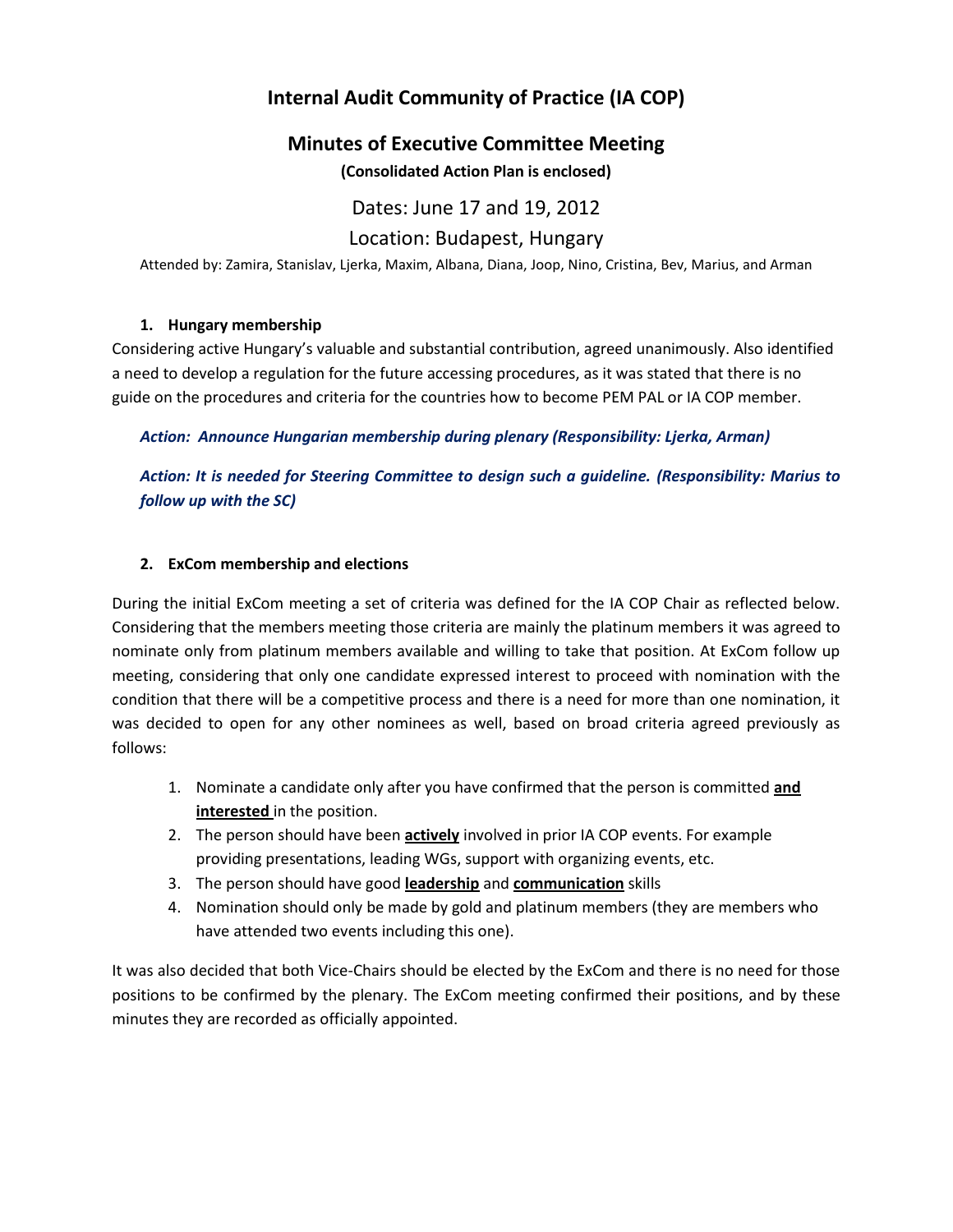Finally, ExCom agreed that there is a need for guidance to be developed by the SC for the Chair election.

*Action: Advise Steering Committee to establish broad guidelines for Chair election (Responsibility: Marius to follow up with SC)*

The ExCom agreed to invite WG leaders to the ExCom meetings when there is a relevant topic to be discussed.

*Action: Invite WG leaders to the ExCom meeting, when a relevant matter is discussed (Responsibility: Chair, VC on Operations).*

#### **3. Evaluation of Budapest event on QA and related matters**

The ExCom assesses the event to be very useful and productive. Particularly, good quality and informative presentations and discussions were highlighted. The experience of Poland, Hungary, and Estonia contributed to rethink the QA model in many countries. This session was assessed as a successful start of the WG. In addition, ExCom evaluated this to be a perfectly organized event.

Meanwhile, it was noted that the leadership is new and more time will be needed to enhance learning and leadership (the leadership group has been extended with extra co-leader appointed: Mrs. Svilena Simeonova of the Bulgarian CHU). Particularly, the surveys should be used at the larger extent. Monika and Evelin are the resource members interested to work and need to be involved.

ExCom also decided that there should be more balanced representation of advance countries and resource people on the tables.

#### *Actions:*

- *1. A home work should be done by the Lvov meeting. Survey should be used. (Responsibility: Chair, VC on Content, Trajko, Ljerka, Max, Svilena).*
- *2. We need a support from resource people to work on deliverables. Monika and Evelin need to be invited to join the Lvov event (Responsibility: VC on Operations, Arman, Secretariat).*
- *3. Assign a resources person on a non-English table to be involved in the discussions to have a balanced knowledge and experience on a table (consider that Evelin, Monika, Svilena, Dorotea, all speak Russian). (Responsibility: Chair, VP on Operations, Arman, Secretariat)*
- **4. Working groups (WG), study tours (ST), and next meetings**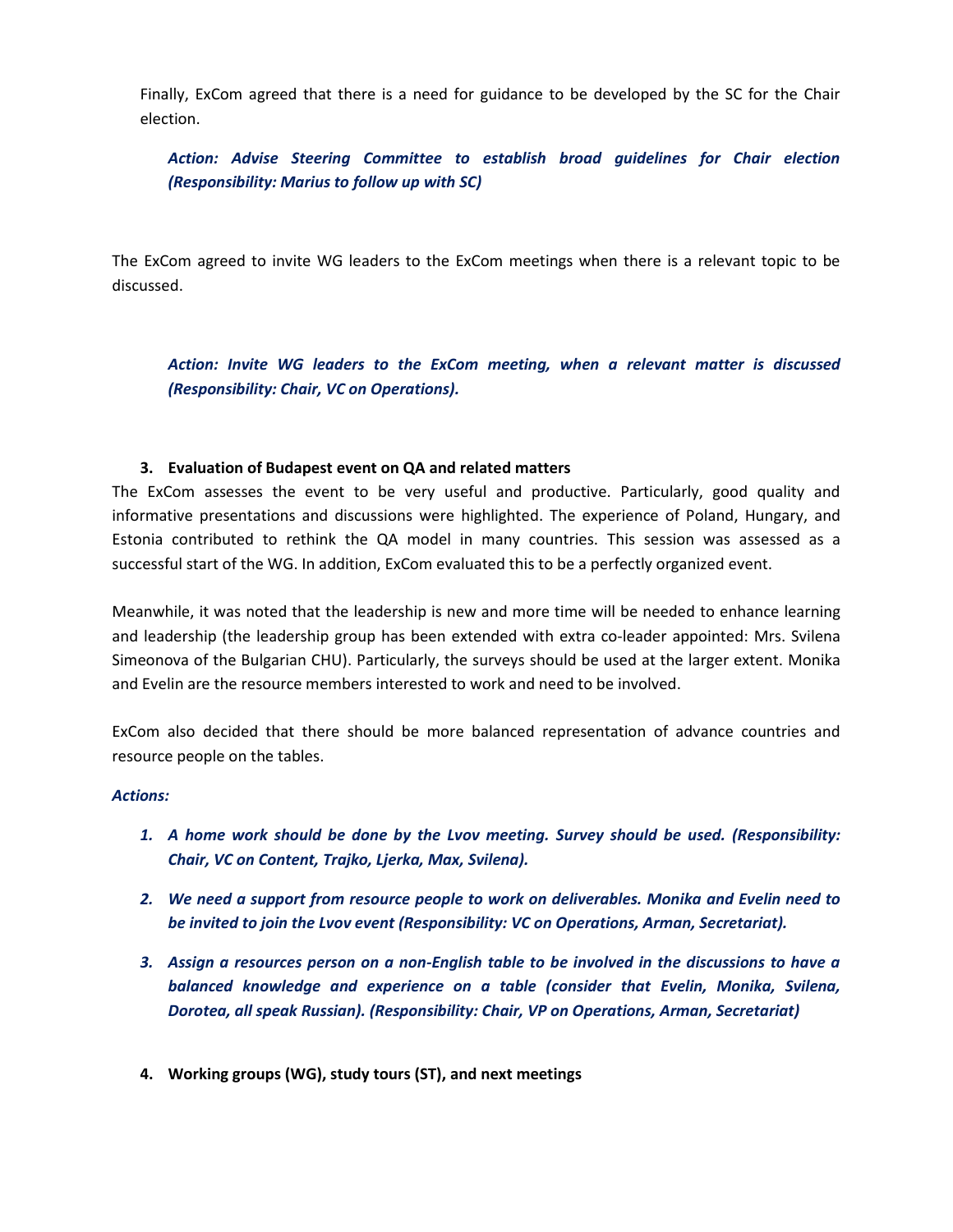The next plenary confirmed to be during 19-24 April 2013 in Tbilisi, Georgia, with linked QA WG meeting. The other two WG will come together in a 3 days meeting to be organized in Tirana. It was also discussed to hold one of the next events in Bishkek.

The ExCom study tour to Ireland and Portugal was agreed to be postponed until the w/s June 10, 2013.

As it was clarified the objective for the planned ST to Bulgaria was to see how the IAUs operate in line ministries (Kyrgyzstan, Georgia, Tajikistan, Armenia, and Moldova expressed interest) will need to plan the visit coordinating with VC on Operations and Secretariat.

Considering active hosting of ST by Croatia, ExCom supported Croatia to organize ST to Poland. This ST is also interesting for Albania, who are developing a QA system similar to the Polish system.

It was also discussed that when ST is organized two matters should be considered: language and objectives. Only one language translation should be arranged. In addition the countries to be involved in the ST should be combined if they have the same objectives.

#### *Actions:*

- *1. We need to target one WG to be combined with the plenary, and have another event for two WG (Responsibility: Chair, VP on Operations, Arman)*
- *2. One event for two WG meetings to be organized in (3/4 week of January) in Tirana. (Responsibility: Chair, VC on Content – also host, VP on Operations, Arman, Secretariat)*
- *3. Plan to organize the ExCom ST for w/s June 10, 2013 (Responsibility: Joop, Chair, VC on Content, VC on Operations).*
- *4. Requests for ST should be consolidated based on objectives and one language translation principle, and then only packed. (Responsibility: VC on Operations, Secretariat).*
- *5. All the upcoming ST should be placed on wiki for a month to seek interest from other countries. (Responsibility: VC on Operations).*
- *6. All the countries participating in the ST should come back to the IA COP with reporting their lessons learnt on the plenary, as well as prepare a success story (Responsibility: VC on Operations to follow up, Secretariat to follow up with Max to prepare a success story on Ukraine ST to Croatia).*
- *7. The study tours from several countries should accommodate max 15 people and one language. It is desirable to have minimum 3 people per country (Responsibility: VC on Operations, Secretariat).*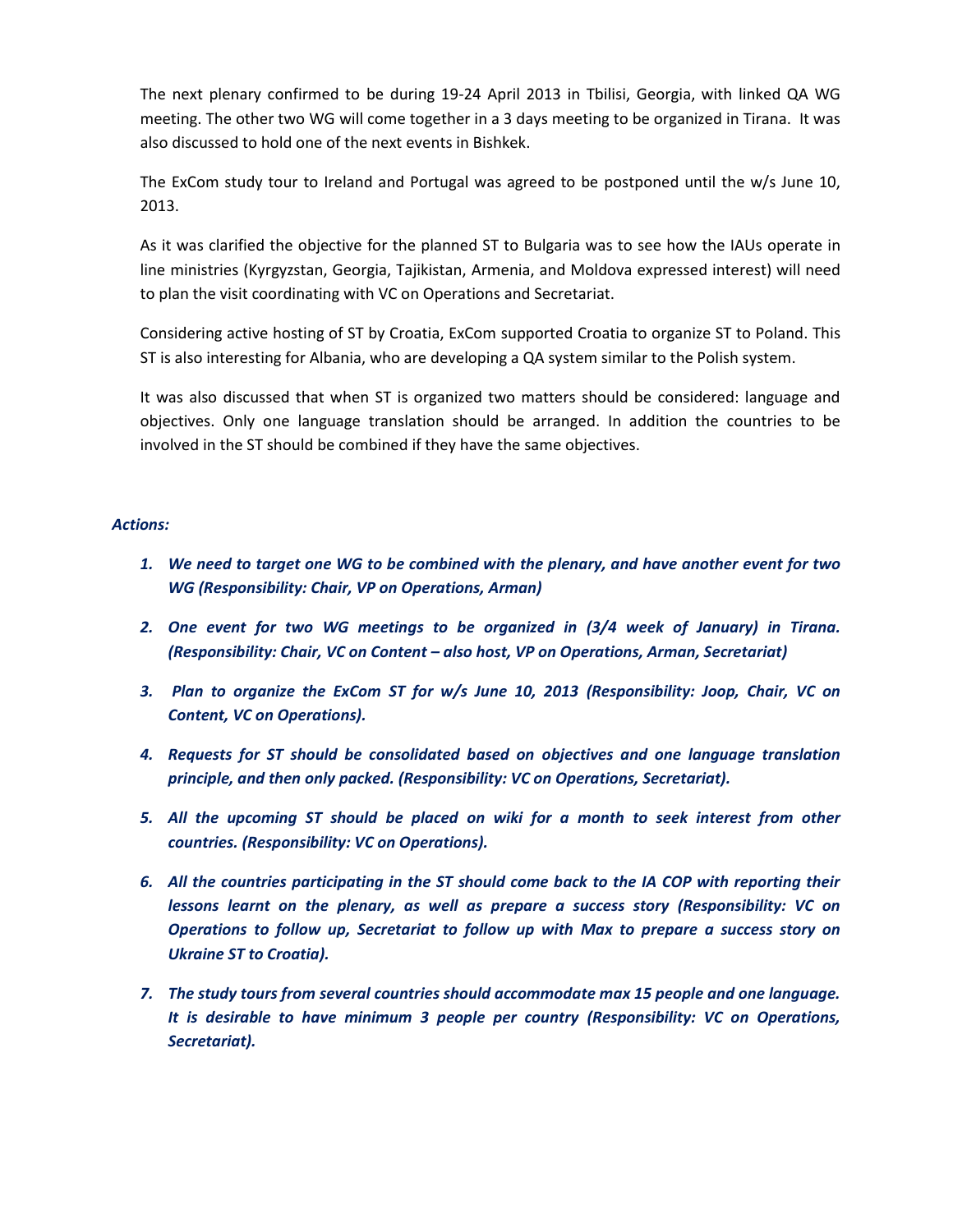# **The Action Plan agreed at the ExCom meeting**

|                         | <b>Action</b>                                                                                      | <b>Deadline</b>    | <b>Responsibility</b>                                                                        |
|-------------------------|----------------------------------------------------------------------------------------------------|--------------------|----------------------------------------------------------------------------------------------|
| 1                       | Announce Hungarian membership during plenary.                                                      | Done.              | Ljerka, Arman                                                                                |
| $\overline{2}$          | Advise Steering Committee to establish broad guidelines for                                        | By the next SC     | Marius to follow up with                                                                     |
|                         | (i)new countries membership, and (ii) chair election                                               | meeting            | SC                                                                                           |
| 3                       | Invite WG leaders to the ExCom meeting, when a relevant matter<br>is discussed                     | Continuously       | <b>Chair, VC on Operations</b>                                                               |
| 4                       | A home work should be done by the Lvov meeting. Survey should<br>be used.                          | October 8,<br>2012 | Chair, VC on Content,<br>Trajko, Ljerka, Max,<br>Svilena for Q&A<br>Albana, Stanislav for RA |
| 5                       | We need a support from resource people to work on deliverables.                                    | October 8,         | <b>VC</b> on Operations,                                                                     |
|                         | Monika and Evelin need to be invited to join the Lvov event.                                       | 2012               | Arman, Secretariat                                                                           |
| 6                       | Assign a resources person on a non-English table to be involved in                                 | Continuously       | Chair, VP on Operations,                                                                     |
|                         | the discussions to have a balanced knowledge and experience on                                     |                    | Arman, Secretariat                                                                           |
|                         | a table (consider that Evelin, Monika, Svilena, Dorotea, all speak<br><b>Russian)</b>              |                    |                                                                                              |
| $\overline{\mathbf{z}}$ | We need to target one WG to be combined with the plenary, and                                      | Continuously       | Chair, VP on Operations,                                                                     |
|                         | have another two WG events separately.                                                             |                    | Arman                                                                                        |
| 8                       | One evnt for two WG meetings to be organized in (3/4 week of                                       | December 31,       | Chair, VC on Content -                                                                       |
|                         | January) in Tirana.                                                                                | 2012               | also host, VP on                                                                             |
|                         |                                                                                                    |                    | <b>Operations, Arman,</b>                                                                    |
|                         |                                                                                                    |                    | <b>Secretariat</b>                                                                           |
| 9                       | Plan to organize the ExCom ST for w/s June 10, 2013.                                               | May 31, 2013       | Joop, Chair, VC on                                                                           |
|                         |                                                                                                    |                    | Content, VC on                                                                               |
|                         |                                                                                                    |                    | <b>Operations</b>                                                                            |
| 10                      | Requests for ST should be consolidated based on objectives and                                     | Continuously       | <b>VC</b> on Operations,                                                                     |
|                         | one language translation principle, and then only packed.                                          |                    | <b>Secretariat</b>                                                                           |
| 11                      | All the upcoming ST should be placed on wiki for a month to seek<br>interest from other countries. | Continuously       | <b>VC on Operations</b>                                                                      |
| 12                      | All the countries participating in the ST should come back to the                                  | Continuously       | <b>VC on Operations to</b>                                                                   |